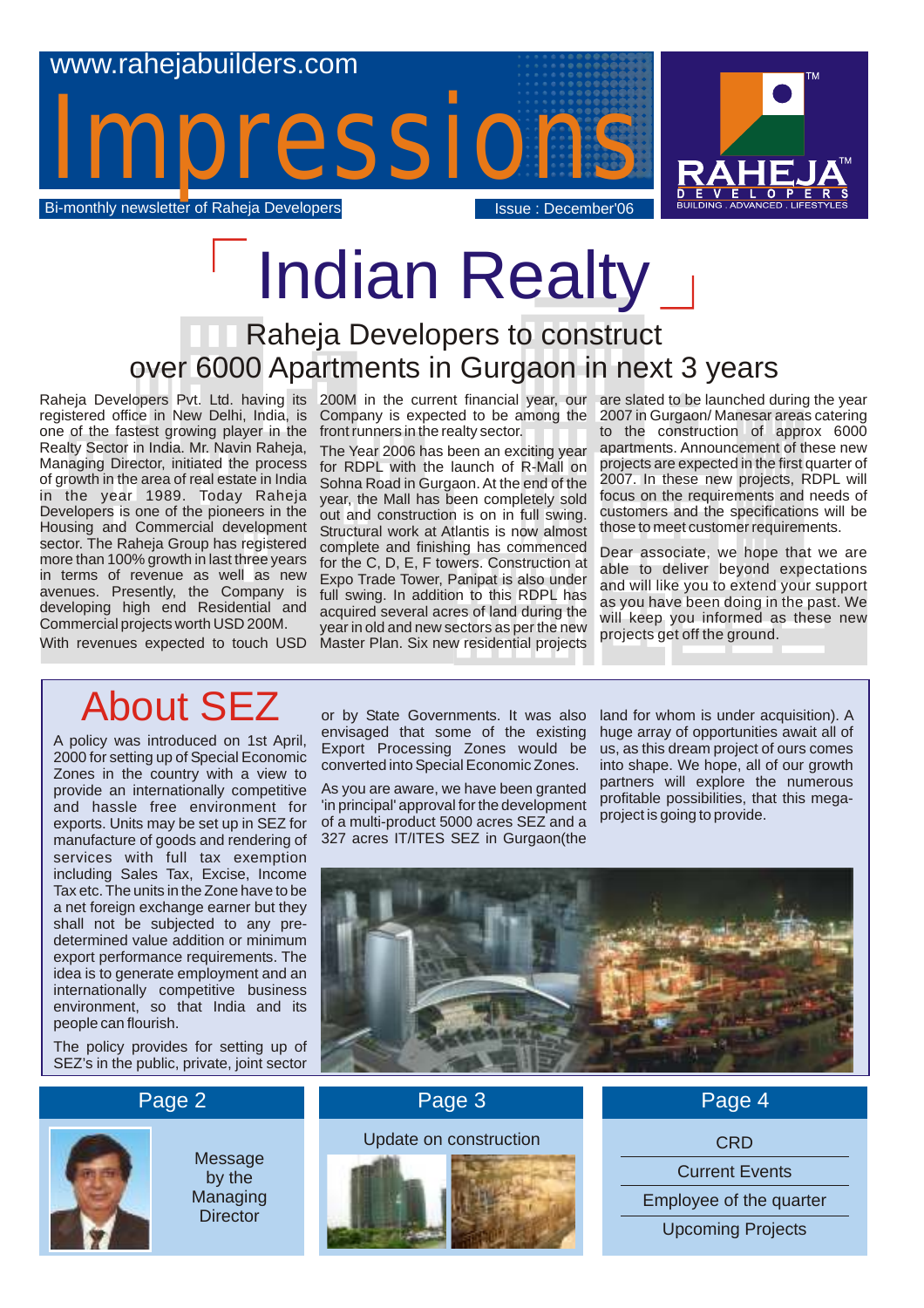### Raheja Developers Pvt. Ltd.



**Mr. Navin M. Raheja** Managing Director

of Managing Director **grds** 

#### **Affordable Housing For Masses**

I have recently seen a trend that in the name of quality, even the major developers in the country are jacking up property prices to such magnitude that housing is going out of reach of the general masses. Although it is imperative for us to improve upon quality in this globally competitive world and it is also important for us to provide facilities and standards at par with the world, but if I look into detailed costing which comes because of increase or improvement in inputs, it is marginal. But unfortunately, when prices are increased in some projects in this investor driven market, even these increased prices get acceptability and other builders have to follow suit by increasing the price so as to maintain that its product is not substandard. This pursuit to prove quality by increased pricing is depriving our common man to own affordable quality housing.

Raheja Developers has tied up land and is awaiting for licenses for over 6000 more apartments in the new Gurgaon Master Plan. We promise to provide affordable quality housing to our countrymen. I hope this magnitude of apartment release in the market will help to keep lives affordable for an average Indian trying to own a home in Gurgaon.

Wishing everyone a Happy New Year.

Navin M. Raheja



**Mr. Sanjay Khosla** Vice President - Sales

The Sales and Marketing Dep artment has been reorganized with effect from September 2006 to give a focus on Customers and their expectations in an investment with RDPL. Each of the current projects as well as future ones will be headed by a Sales Manager with two or more Marketing Executives responsible for the sales of the project. This I believe will bring in additional responsibility both in business volumes and focused customer attention.

Post Sales until possession has also been reorganized with the creation of a Customer Relations Dept headed by a General Manager and assisted by Customer Care executives. This department among other responsibilities will be responsible for complete customer care and satisfaction post sale.

The third initiative taken since September 2006 is the creation of a team to service and manage the dealer/broker network. Currently with one executive, which will be further increased is responsible for sales and service through the broker network. This department is also responsible for point of sale material being available at all authorized broker offices.

With the above initiatives, I firmly believe that RDPL is now geared to take its business to the next level and firmly established itself among the top developers in the NCR. All these initiatives have a common focus- THE CUSTOMER. All of us are focused on bringing in a culture in the organization which focuses on YOU.

I trust you will see and observe enhanced levels of customer service in RDPL in the days ahead.

With Seasons Greetings

Sanjay Khosla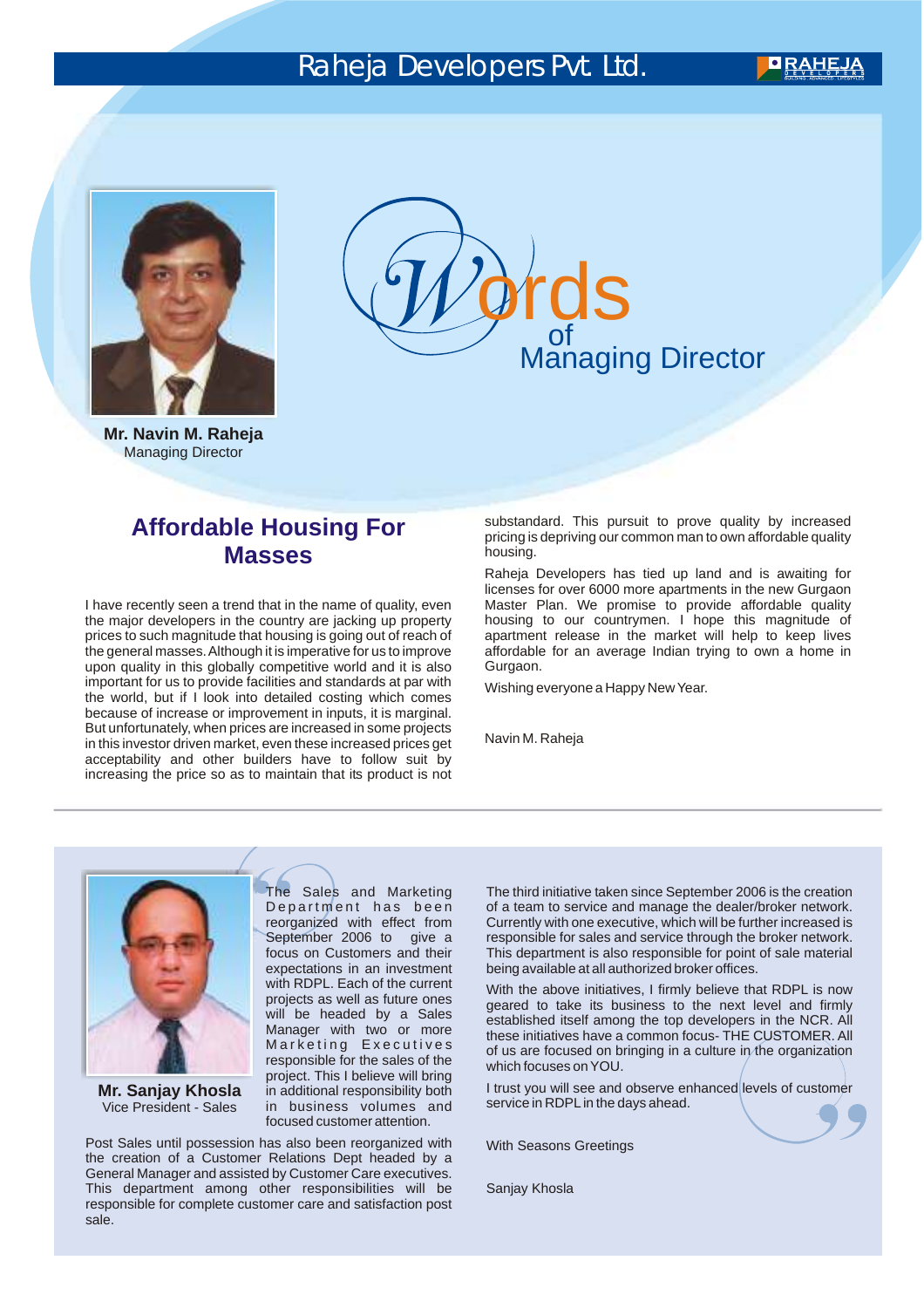### Raheja Developers Pvt. Ltd.

**ORAHEJA** 

## **Raheja Atlantis**

Raheja Atlantis is our esteemed project strategically located near 32nd mile stone adjacent to NH-8.

Since the launch of the project your property has already appreciated in value considerably and looking at the market trends will continue to appreciate further.

Construction is in full swing and the project is expected to be completed as per schedule.

New apartments have been released for sale in all the blocks, hence limited stock is available. Kindly contact our customer care department to know more details.







## **Raheja**

It is a freehold Shopping complex with a built up area of over three lakh sq. ft. and a world class infrastructure.

The total area of land is 3.34 acres with a distinct frontage of over 500 feet, which is probably the largest in Gurgaon.

An important development in the recent past is our tie up with UTI bank to finance the shops for the customers looking for a commercial loan. The terms of the loan are extremely attractive. For information on the same you can get in touch with Mr. Rohit Khanna at 9811331021.

For any further sales enquiry, please contact Mr. Vikas Arora at 9868548912.

## **Raheja Expo-Mall**

The construction of Tower C is in full swing at the site. For the convenience of the customers a new marketing office has been opened at the site.

There is a lot of infra-structural development happening on the National Highway passing through Panipat, including an under construction flyover and strengthening of the peripheral road network. This initiative of the Haryana Govt. along with the National Highway Authority of India will help in providing desired infrastructure hereby giving added convenience to the

people of Panipat in general and the business community in particular. This is bound to translate into higher returns on your investment in the Raheja ExpoMall project.